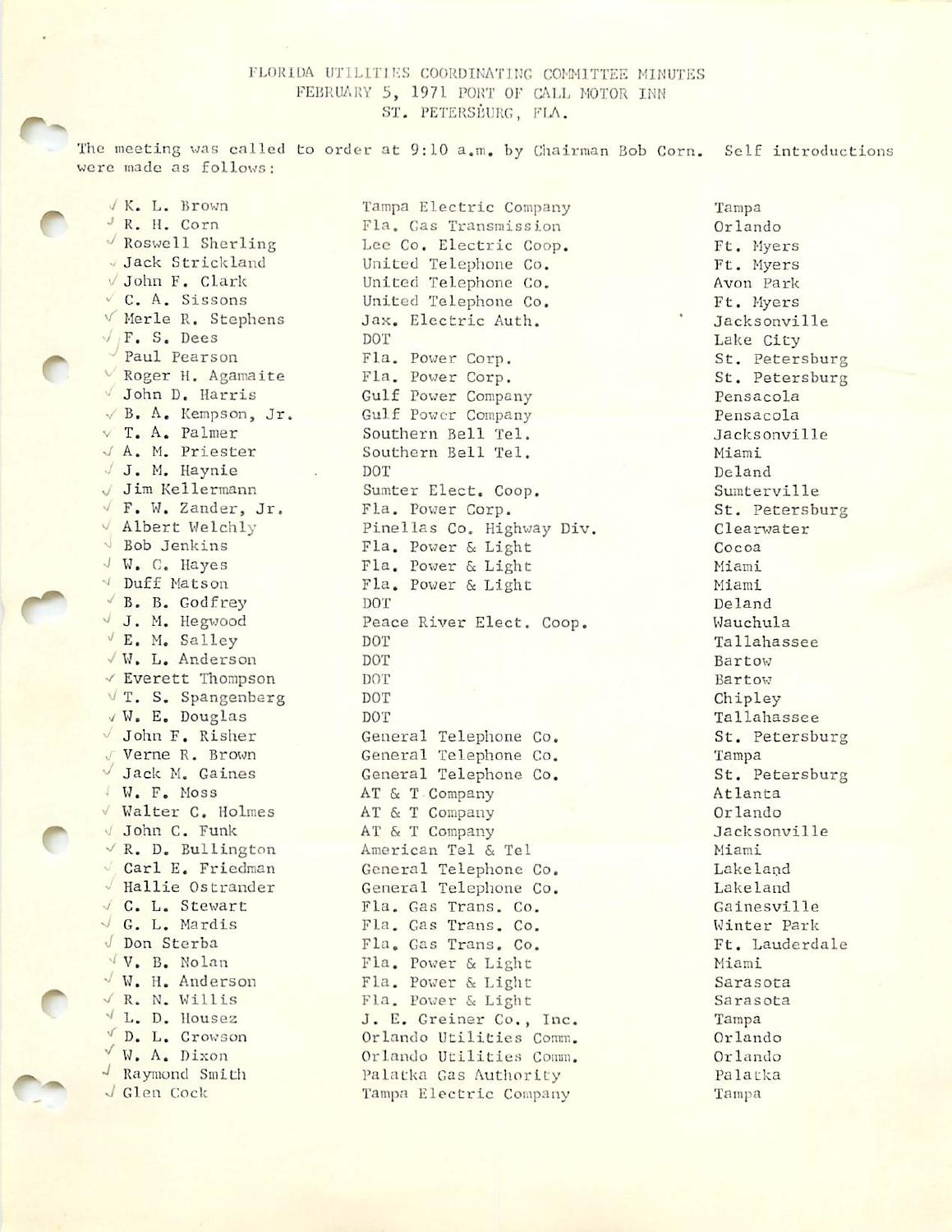The minutes of the November 6th meeting were read and approved by the committee.

## r- OLD BUSINESS

Chairman Corn read a letter he had written to Mr. E. M. Salley, State Utility Engineer. The letter informed Mr. Salley that the F.U.C.C. had adopted the Ath draft of the proposed joint project agreement with some reservations. (Letter attached).

The Secretary announced that the purge of the mailing list has been completed. The mailing list began with 212 names and now has 139 names. The Secretary commented that there was no intent to eliminate names of active members; therefore, if anyone was left out, please notify him.

Kemp Kempson, Chairman of The Signs Overhanging Right of Ways Sub-Committee, re- 'ported that the Sub-Committee had met and agreed on a final recommendation to the Florida Utilities Coordinating Committee.

The recommendation is as follows:

- 1. All applicants desiring to place signs and canopies overhanging the state road rights-of-way must apply for a permit from the Department of Transportation if these signs are to exceed a height of 14 feet vertically above the rights-of-way.
- 2. All sign applicants applying for a permit to overhang the state road rights-of-way above lA feet vertically from the right-of-way will be required to notify, by letter, all overhead utilities which are franchised to operate in the sign placement area. This letter will give these utilities an opportunity to object to the Department of Trans portation to any present or future interference by overhanging signs with overhead lines along the state road rights-of-way.
- 3. All pemits for overhanging signs and canopies will be issued and policed by the same department within the Department of Transportation.

A motion was made by Verne Brown and seconded by Kemp Kempson that the F.U.C.C. adopt the Sub-Committee's recommendation. A voice vote was taken and passed by unanimous approval.

Chairman Corn announced that a letter would be written to Mr. Bill Gartner, Deputy for Engineering Operations, D.O.T., notifying him of the F.U.C.C. recommendation.

## NEW BUSINESS

Chairman Corn announced that he had received numerous telephone calls and letters regarding the new Utility Relocation Agreements as are presently being implemented by the D.O.T. for private and public utilities; afterwards calling on Mr. Ernest Salley, State Utility Engineer, to discuss the agreement forms.

Mr. Salley, in a quite lengthy dissertation, explained the history of problems the D.O.T. has had that made separate agreements with both public and private utilities necessary.

Mr. Salley said that the highway department here in Florida is in serious trouble on delays to the highway contractor. It's so serious that the Federal Aide Highway Administrator has witlidrawn their participation in cost of calendar extensions on those projects where utility delays have occurred.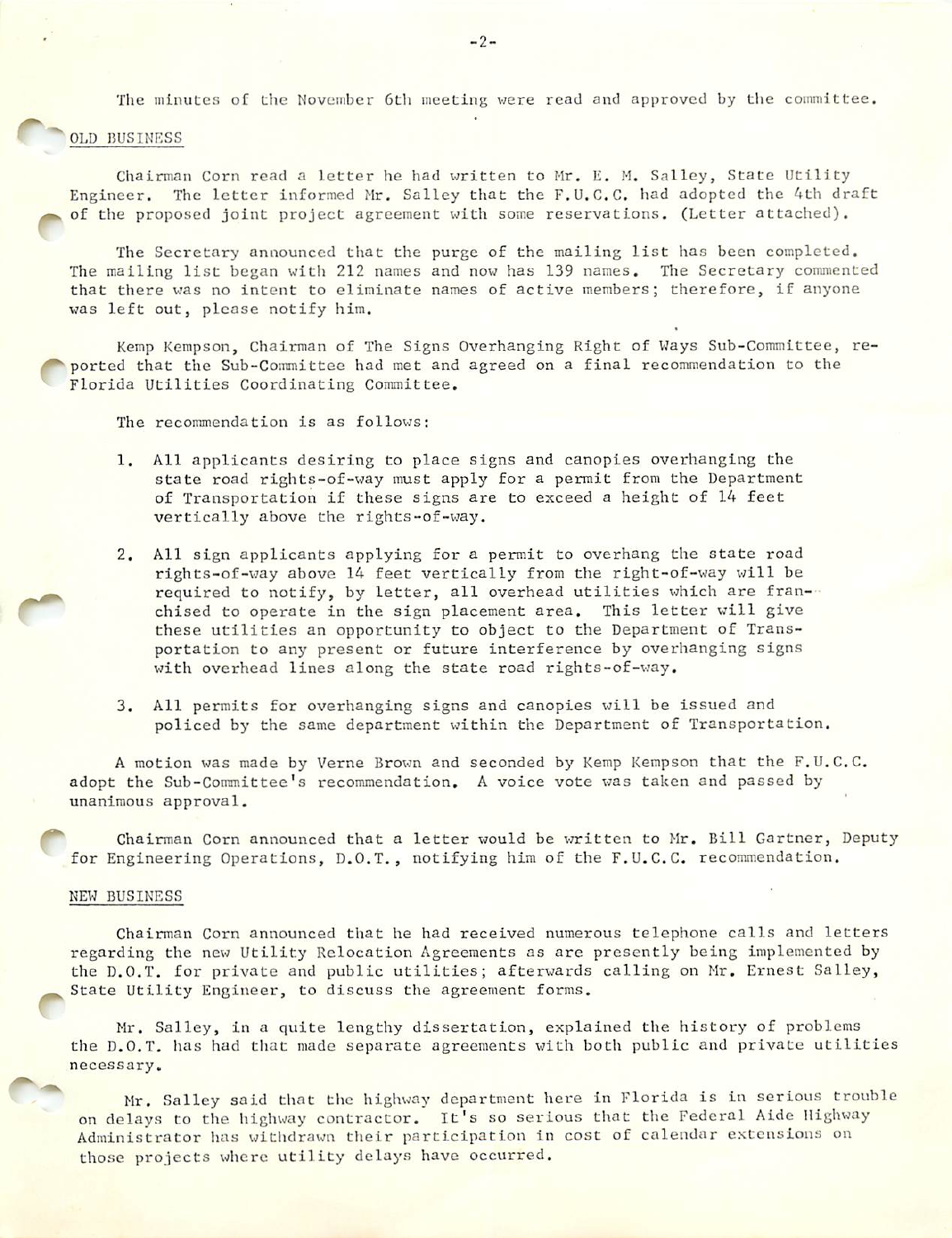Mr. Salley said that the D.O.T. has experienced a growing mound of claims by the highway contractors because of utility delays in construction.

The purpose of the agreement is primarily to promote or force if necessary, advance planning by utilities, both public and private. Mr. Salley elaborated on this by stating that in the past, some utilities have appeared at the preconstruction conferences without even knowing what the project was; that no preplanning had been done and even when the project was ready to go, they had not arranged manpower or had materials on hand to coordinate a relocation with the project.

Mr. Salley stated that the agreement we are referring to is not a new policy but has been in effect for years as a City Utility Relocation Agreement between the City and the D.O.T. The new agreement has the advantage of incorporating an owner operator responsibility to the D.O.T, instead of using the city as a mediator by signing an agreement with the city alone.

Much discussion followed and most utilities represented objected strongly to the wording of individual paragraphs of the agreement form.

A motion was made by John Harris and seconded by Roger Agamaite that a sub-commit tee be established to study the proposed agreement and that they bring a recommenda tion back at a later date for approval of the committee. Motion carried.

Chairman Corn selected Verne Brown to chairman the sub-committee and volunteers for the sub-committee were as follows:

> Chuck Sissons, United Telephone Co. Paul Pearson, Florida Power Corp. Merle Stephens, Jacksonville Electric Authority Dave Crowson, Orlando Utilities Commission Roswell Sherling, Lee County Electric Coop. Andy Palmer, SBT & T B. A. Kempson, Gulf Power Ken Brom, TECo Don Brant, City of Orlando Aob Corn, Florida Gas Transmission Co.

Verne Brown asked that all members send him their comments regarding the new Utility Relocation Agreement form before February 12th.

Gerry Mardis reported that the rules concerning gas pipelines, as they were adopted in the Accommodations Guide, are now outdated by new Federal Department of Transportation regulations. The new Federal Regulations do not require casing for gas pipelines in limited access areas.

A motion was made by Gerry Martis, seconded by Don Sterba, that the chairman write a memorandum to Mr. Gartner, with copies to Mr. Jay Brown and Mr. Ernest Salley, proposing the Accommodations Guide be changed to conform with the new Federal Regulations without being more stringent. Motion carried.

Mr. Ernest Salley suggested that a copy of the letter also be sent to Mr. Bill Douglas.

Gerry Martis read a memorandum from Mr. Morris E. Monroe, Bureau of Public Roads, Policy Gas Main Encasement. The policy memorandum Imposed more stringent regulations then the Federal Department of Transportation's Office of Pipeline Safety.